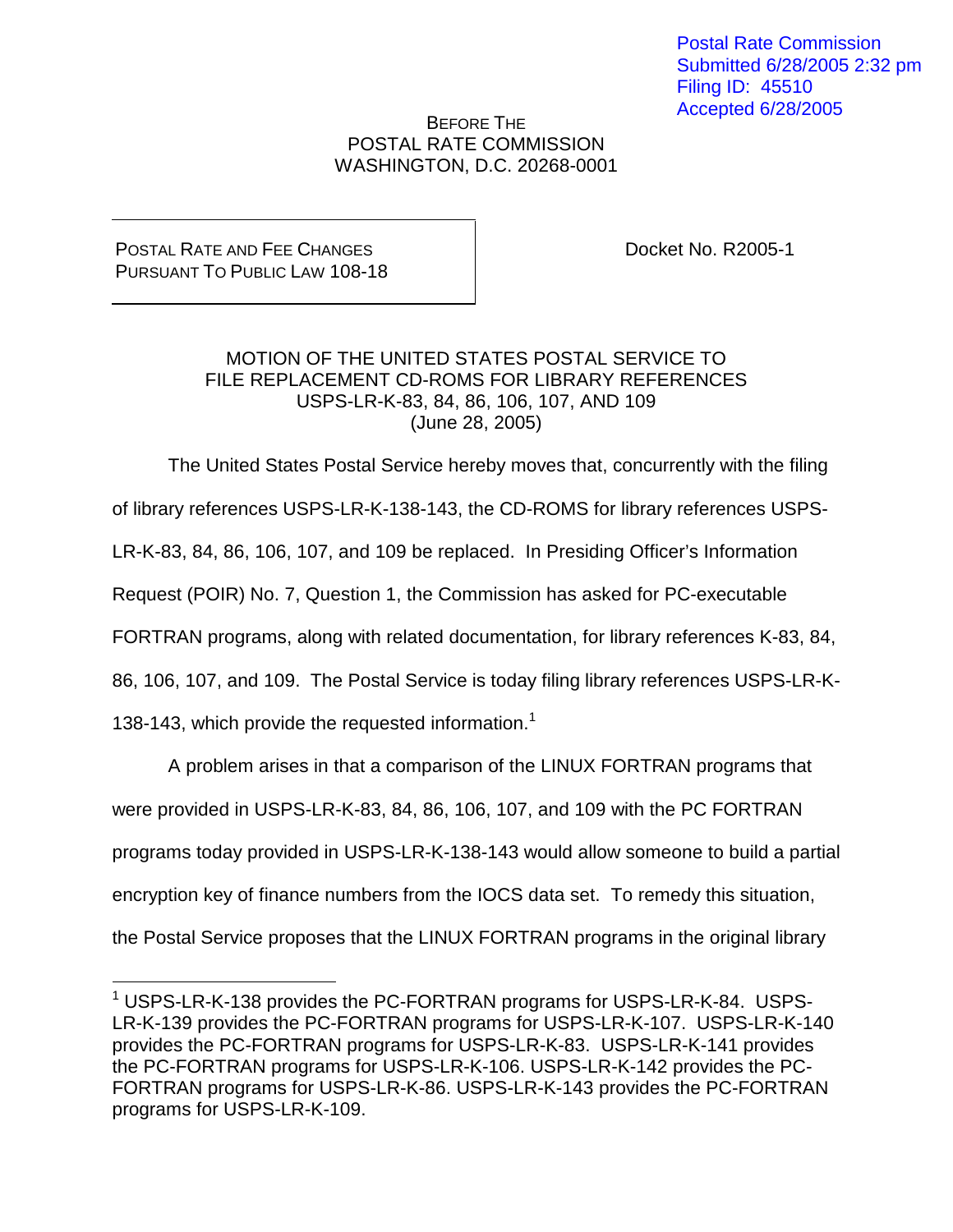references be deleted, and has accordingly today delivered to the Commission replacement CD-ROMS for library references K-83, 84, 86, 106, 107, and 109. These replacement CD-ROMS contain the Excel workbooks and PDF documents on the original CD-ROMS, but do not contain the "Maps" and "Programs" folders. The contents of those folders would instead be available in the corresponding library reference provided in response to POIR No. 7, Question 1.<sup>2</sup>

Because the contents of USPS-LR-K-138-143 allow for full replication of the results obtained in the original, corresponding library references, no participant will be prejudiced by deleting the LINUX FORTRAN programs. For example, any participant who wishes to replicate the results found in USPS-LR-K-84 would be able to do so by utilizing the programs provided in USPS-LR-K-138 in conjunction with the PDF document that would still be available in K-84; the results of that replication could then be checked against the results in the K-84 Excel worksheets, which would also still be available in K-84.

Overall, deleting the LINUX FORTRAN programs in library references K-83, 84, 86, 106, 107, and 109 would have no practical effect on the ability of participants or the Commission to fully and completely examine the results obtained in those library references, and would at the same time prevent any partial decryption of the finance numbers from the IOCS dataset. The Postal Service therefore moves that the Commission replace the CD-ROMS currently associated with library references K-83, 84, 86, 106, 107, and 109 with CD-ROMS that no longer contain the LINUX FORTRAN programs.

 $2$  For example, the contents of the "Maps" and "Programs" folders on the K-83 CD-ROM would be available in USPS-LR-K-140.